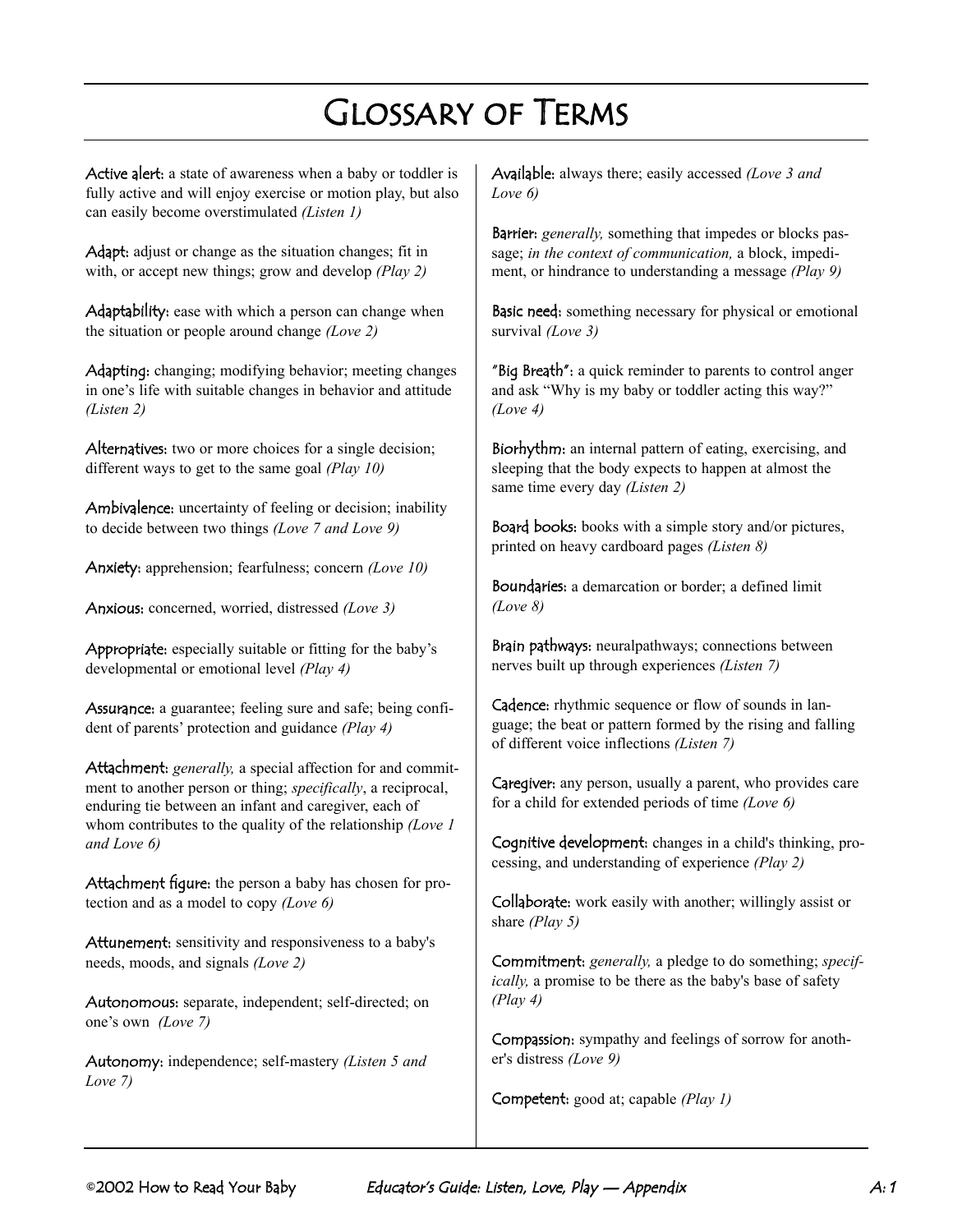| Competent Infant: a baby who can direct a parent by giv-    |
|-------------------------------------------------------------|
| ing clear signals about needs and desires <i>(Listen 1)</i> |

Complete state cycle: condition where a child defines when he or she needs to change state, for example, after having enough sleep, a baby wakes up independently *(Listen 2)*

Compromise: everyone giving up something for the good of all; a middle ground *(Love 9)*

Confidence: attitude of self-reliance; competence; a feeling of skill and knowledgeability *(Love 7)*

Confident: sure of oneself *(Play 1)*

Consequences: something caused by an action or decision; what will happen *(Play 10)*

Consistent: predictable, happening the same way over and over; showing steady sameness or identical pattern *(Love 3, Love 8, and Play 5)*

Contagious: spreading rapidly, for example, emotional expressions quickly influence others *(Play 5)*

Contingency: something happening as a result of or in connection with something more important *(Love 3)*

Continuity: the state or quality of being uninterrupted in time *(Love 4)*

Curiosity: a desire to learn or know *(Play 1)*

Dance of Love: recognizing when to engage a baby, when to disengage, and "being there" when baby is ready to reengage *(Listen 4)*

Deferred imitation: when a baby delays imitating an action, for example, waving "bye-bye" *after* Gramma is gone *(Play 8)*

Defiant: filled with disregard, resistance, or challenge to authority *(Play 6)*

Devalue: *generally,* reduce in value; *in context of emotions,* make a person feel small or worthless *(Play 6)*

Developmental milestone: a significant point of change in one's abilities due to maturation *(Play 2)*

Discipline: teaching through regulation, guidance, and limits; methods of guiding a child's character and of teaching self-control and acceptable behavior *(Love 8)*

Discomfort: a feeling of slight pain, unease, or distress *(Love 3)*

Discriminate: make a distinction or choice between people or things *(Love 6)*

Disengagement cues: signals a baby gives to indicate the need for a break or the need to change activities *(Listen 4)*

Disorganized nervous system: condition when one is anxious, nervous, and/or unable to gain calm or focus; in this condition, babies or toddlers are fussy, whiny, have tantrums, suck thumbs, and/or run around wildly. *(Play 6)*

Distracted: turned aside, drawn away from a task *(Play 5)*

Distractibility: how quickly one breaks his or her concentration for something else *(Love 2)*

Distress: feelings of upset, doubt, and worry *(Love 3)*

Diversion: something that redirects attention, distracts, or changes the subject *(Play 5 and Play 9)*

Divert: lead away, change, or redirect someone's attention or focus *(Play 5)*

The "DO's": something we want our children to do; a set pattern or rule *(Play 5)*

Emotion: an internal feeling that involves spontaneous physical and mental reactions to sensory stimulation *(Love 2)*

Emotional connectedness: an emotional link; a sharing of the same feelings *(Play 5)*

Emotional extremes: out-of-control or overflowing emotions *(Play 6)*

Emotional refueling: replenishing emotional energy, through activities such as laughing and playing with loved ones *(Love 10)*

Emotional signal: a behavior that is used when one feels a specific emotion *(Love 2)*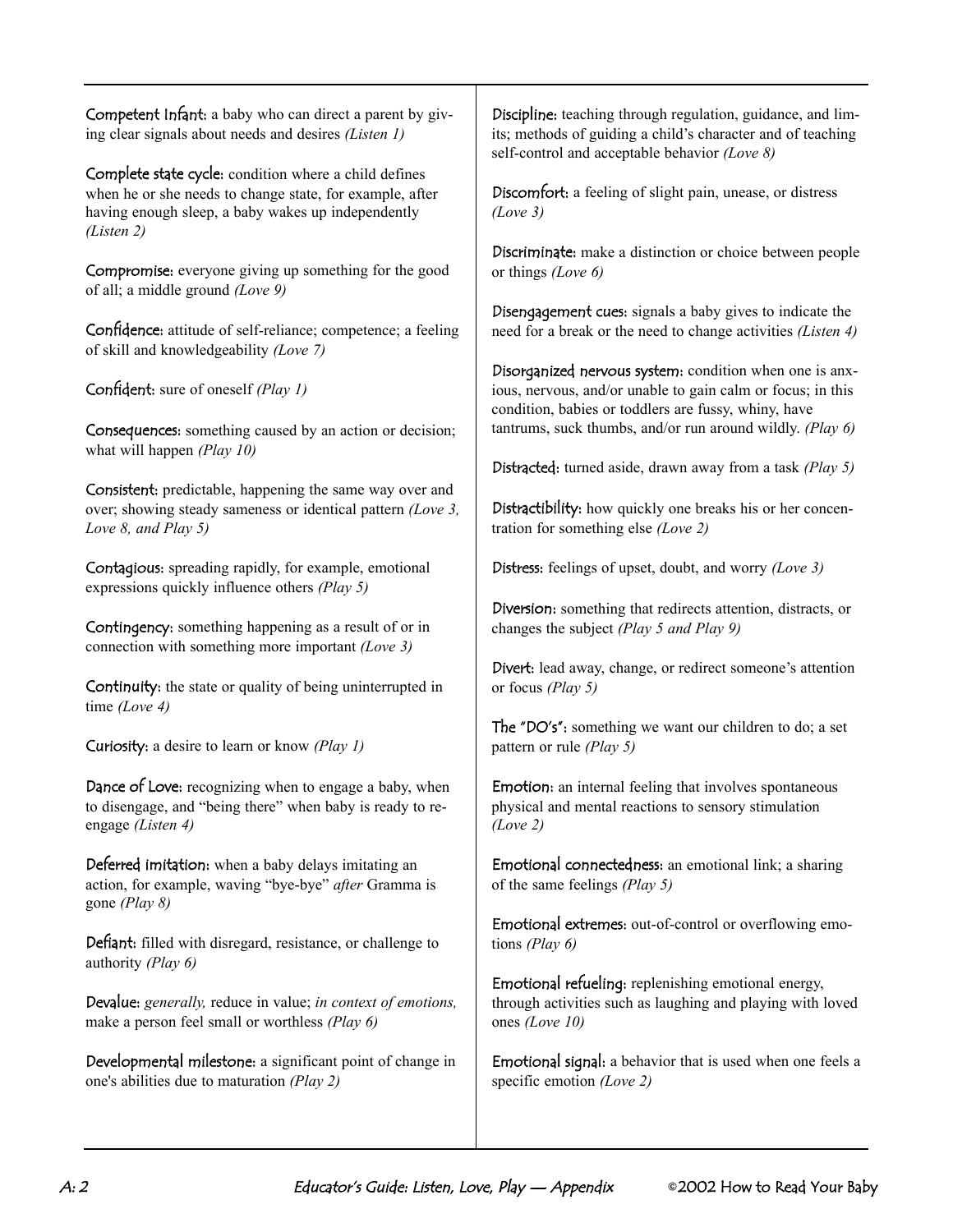Empathy: ability to put oneself in another's place and feel what that person feels *(Love 4 and Play 4)*

"Empty Bucket": indicators that emotional or physical energy is low *(Love 10)*

Energized: filled with vitality and enthusiasm *(Love 10)*

Engagement: connection or involvement when two people are focused around the same interest *(Listen 4)*

Engagement cues: signals that a baby gives to indicate his or her readiness for interaction *(Listen 4)*

Environment: physical and social surroundings, including objects, conditions, or circumstances that influence the life of a person *(Listen 4)*

Equilibrium: a midpoint between opposing forces; equal balance; a feeling of physical and emotional balance *(Listen 2, Love 4, and Play 2)*

Esteem: value, regard as special, respect *(Love 7)*

Expanding play: adding a new skill or different toy to the play activity *(Listen 5)*

Exploration: close examination; moving around looking for something new *(Play 1)*

Extending play: changing the play slightly without using different toys; using a different idea with the same toys *(Listen 5)*

Fluctuations: changes; variations; movements back and forth or up and down *(Play 7)*

Fine motor skills: control of small muscles *(Play 2)*

Foster: promote growth and development *(Play 6)*

Frustrated: discouraged or defeated; disappointed *(Play 5)*

Frustration: a state of insecurity, dissatisfaction, or disappointment *(Play 10)*

Fussy: a state of awareness when baby shows agitation and needs help getting to the next state of awareness, often from overstimulation, hunger, or exhaustion *(Listen 1)*

Gross motor skills: control of large muscles *(Play 2)*

Guidance: direction and support from another *(Play 3)*

Guidelines: a general set of directions; a model to follow *(Love 8)*

Habit: something one does regularly without thinking about it *(Play 5)*

Hierarchy of basic needs: a ranking of basic needs, in order of priority *(Love 3)*

Imitate: copy; do the same action as someone else *(Play 8)*

Independent: self-sufficient, not requiring the direction or help of others; free to be oneself, free from control or restriction *(Love 7 and Play 1)*

Indicator: a marker or definition; a signal or sign *(Love 2)*

Indulgent: excessively lenient; giving or allowing another too much *(Love 7)*

Initiative: ability or desire to plan and carry out activities without being prompted by others *(Play 4)*

Integrity: soundness of character; honesty; willingness to honor a commitment *(Love 3)*

Intensity: degree of strength or weakness *(Love 2)*

Interaction: a time of learning and sharing together *(Listen 5)*

Interdependence: a pattern of interaction between two people where each needs and influences the other *(Love 6)*

Interpret: explain the meaning of *(Play 4)*

Intimate: private or personal; pertaining to one's innermost self *(Love 5)*

Intonation: variation of pitch within an utterance *(Listen 6)*

Intrude: to enter in without invitation or welcome *(Play 10)*

Irresistible: especially attractive; impossible to leave alone *(Play 8)*

Isolate: separate things or persons from others *(Play 6)*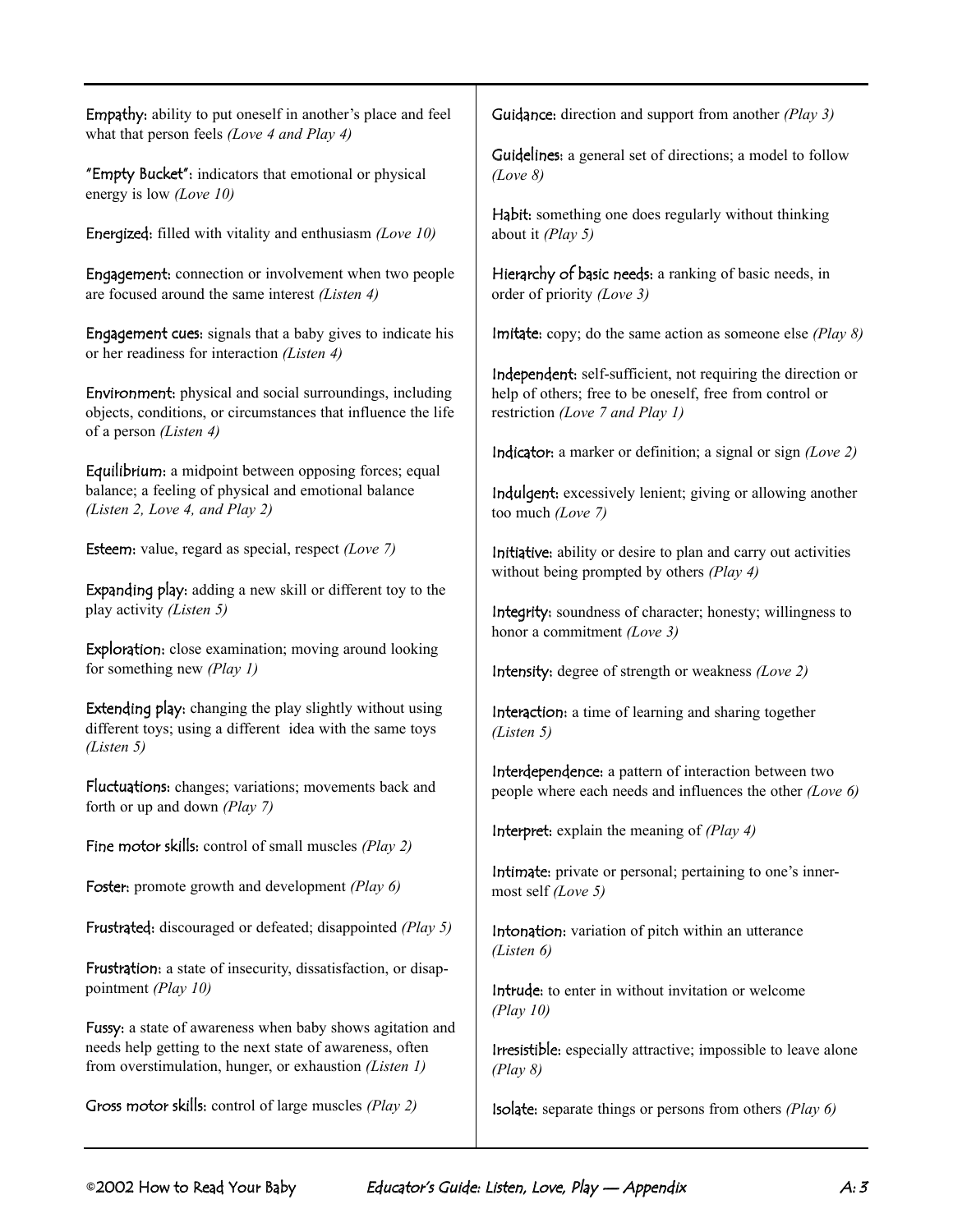Isolated: alone; socially withdrawn; apart from the whole *(Love 9)*

Limit: a boundary, an end point; something that restricts an action (*Love 8 and Play 6)*

Mastery: the process of acquiring a skill and/or becoming good at something *(Love 7 and Play 1)*

Maturation: becoming fully developed or complete; growing and changing toward a desired state of personal acceptance and balance, as an adult *(Play 2)*

Memory image: an emotional connection to another when you are not there *(Love 6)*

Mentor: a trusted counselor or guide *(Play 3)*

Modeling: *generally,* providing a pattern for someone to copy; *specifically,* acting as a model or pattern for a baby to copy *(Love 6 and Play 3)*

Modulate: gently regulate or adjust a baby's state or emotional behavior *(Listen 1)*

Monotone: utterance of successive words without a change in pitch or key *(Listen 6)*

Motivation: a voice inside urging a person on; inner drive *(Play 1)*

Motor skills: abilities to control both the large and small muscle groups of the body *(Listen 8)*

"Music and Movement": coordinating body or hand movements to the rhythm of music *(Listen 7)*

Mutual: shared by two or more people; the same for two people *(Love 5, Love 9, and Play 7)*

Mutual regulation: when one person's state is changed by the state of another *(Listen 1 and Play 7)*

Myelinate: the process by which a nerve becomes covered with an insulating sheath *(Listen 2)*

Neuron: the structural and functional unit of the nervous system that receives messages from the environment *(Play 7)*

Neuralpathway/neuropathway: a series of nerve connections (synapses) that form a network in the brain. These pathways can be activated by a particular experience. *(Play 7)*

Nonresponsiveness: when a parent or a caregiver does not respond to a baby's engagement cues or respect disengagement cues *(Listen 4)*

Nonverbal: not using language; communicating by using only the face, body, and emotional signals *(Play 9)*

Nurturance: warm and affectionate physical and emotional support and care *(Play 4)*

"Object Permanence": a maturational step that allows babies to comprehend that an object that is out of sight still exists *(Play 10)*

"Oneness": shared emotions leading to shared understanding; a feeling of safety and closeness *(Love 4 and Play 7)*

Oppositional behavior: testing the rules, denying requests, doing the opposite of what is wanted *(Play 5)*

Oral development: relating to the mouth; a group of developmental milestones that includes sucking, smiling, mouth movements, sounds, and words *(Play 9)*

Overstimulated: receiving too much sensory input, which causes discomfort or agitation *(Love 5)*

Overstimulation: when the environment is too much for one's nervous system; when a baby's nervous system has received too much sensory input or stimulation and the baby becomes fussy, frantic, or out-of-control *(Listen 4, Listen 7, and Play 6)*

Pattern: something that is repeated over and over; an expected procedure *(Listen 2, Love 4, Love 8, and Play 3)*

Perfectionistic: *in general,* holding the highest of expectations, not accepting less than the best; *specific to parenting,* wanting a baby to be without fault, expecting too much of a child too soon *(Play 4)*

Persistence: how hard one works at a task; how much effort and concentration one puts toward a particular task in spite of frustration, criticism, or opposition *(Love 2)*

Personal Developmental Profile (PDP): a form used to chart a baby's developmental change *(Play 2)*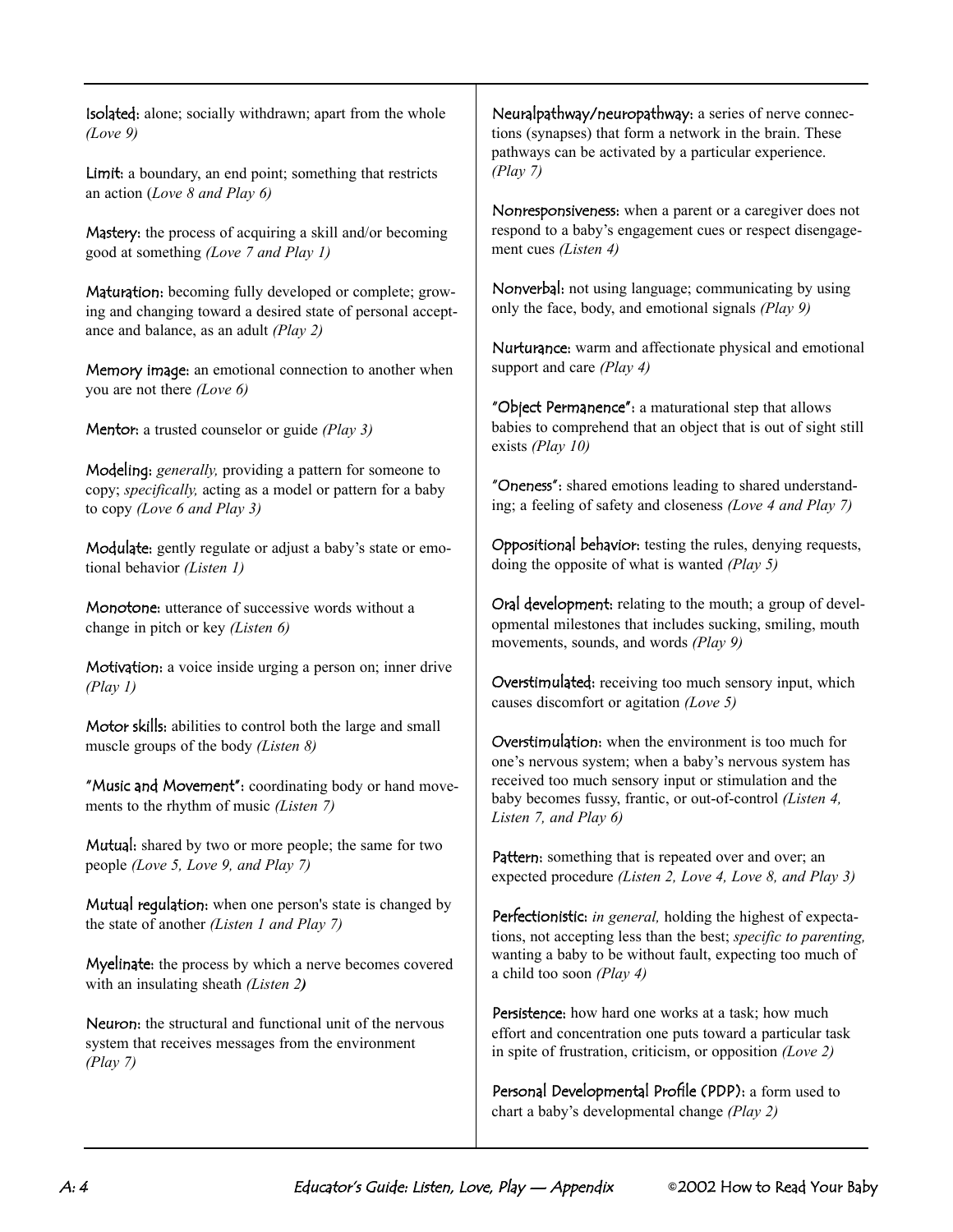Personal space: time for oneself; a need to be left alone some of the time (even babies have this need.); places, thoughts, and actions that are private and not to be shared *(Listen 2 and Love 10)*

Personalized books: books that use the baby's or family members' names or familiar events in the story *(Listen 8)*

Physical refueling: replenishing physical energy; for example, resting, eating healthy foods, and exercising *(Love 10)*

Playing: engaging in an activity for interest and pleasure *(Play 1)*

Practice: repeat; perform frequently *(Play 1)*

Precaution: care taken in advance; problem solving by thinking in advance *(Play 8)*

Preference: one's first choice *(Play 7)*

Prejudice: a preconceived judgment or opinion without knowledge or understanding of the person, idea, or situation involved *(Play 9)*

Pretend: make believe; role play voice and actions of another; practice a situation in one's mind; act like another person *(Play 8)*

Pride: delight arising from accomplishment *(Listen 2, Love 1, Love 7, and Play 5)*

Priorities: rated in order; ranked best to worst; the things one wants most; what should happen first (*Play 10)*

Problem: a challenge, a puzzle; difficult to decide or deal with; an unsettled question or vexation *(Play 10)*

Propel: urge on; motivate *(Play 6)*

Quiet alert: a state of awareness when baby is focused, interested, and ready for learning *(Listen 1)*

Quiet discipline: starting at birth, a gentle but clear way of helping a baby regulate behavior *(Listen 1)*

Quiet time: a way to teach a child to find emotional balance, when emotions are out of control; this technique will work best in a setting with no distractions *(Love 8)*

Readiness to learn: physical and neurological ability to perform a new skill; emotional ability to follow the lead of another person to perform a new skill *(Play 2)*

Reciprocal: shared, or returned in kind; each to the other *(Play 8)*

Redirect: *generally,* change focus or direction; *specifically,* give a baby a new idea or pathway *(Play 5)*

Re-engagement: after a disengagement, the baby looks back at his or her parent, indicating a readiness to engage again *(Listen 4)*

Re-evaluate: reconsider an action or idea *(Play 6)*

Refueling: replenishing energy, both physical and emotional *(Love 10)*

Regulate: balance or adjust *(Listen 1*)

Regulation: adjustment, balance, fine tuning; a way to help balance or keep operations in good order *(Love 1, Love 8, Play 1, and Play 3)*

Rehearse: practice; repeat over and over; recount or tell again *(Play 10)*

Reinforce: strengthen by adding assistance or approval *(Play 6)*

Relationship: the emotional connection between two people *(Play 3)*

Relevance: pertaining to the needs of the user or subject being considered; satisfying another by answering a question or responding to his or her request *(Play 9)*

Resiliency: ability to find balance, regain equilibrium, recover, or adjust easily *(Love 4, Love Closure, and Play 4)*

Resource: a source of information, knowledge, or help and support; a possibility of relief or resolution *(Love 9 and Play 10)*

Respect: feelings of concern and honor for another; limiting one's behavior because of the needs of another individual; to consider worthy of high regard; to value *(Love 1 and Love 7)*

Response time: the amount of time between one person's action or statement and another person's reaction or reply *(Play 8)*

Rhythm games: activities that parents and babies can share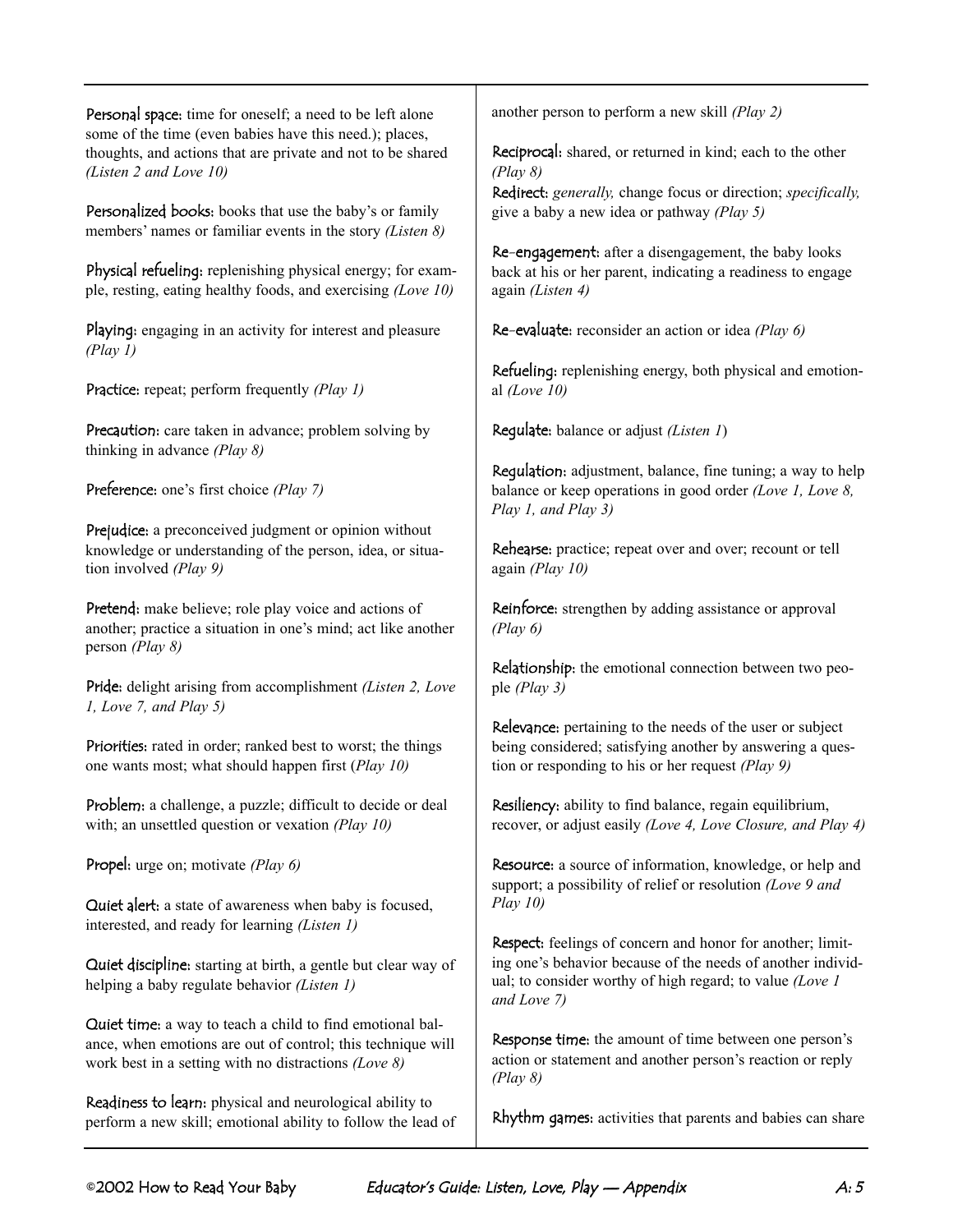that involve body movements or words used in cadence or in a pattern *(Listen 7)*

Rhythmicity: an expectation that things will happen the same way over and over; the rhythms of the day or the pattern of interaction between two people; a biological pattern or routine of eating, sleeping, waking, and eliminating *(Listen 2 and Love 2)*

Roles: responsibilities and expectations that are connected with certain positions in society, for example, being a parent, a spouse, an employee, a teacher *(Love 10)*

Rules: principles or expectations of conduct; the customary practice or occurrence; agreed upon measures of performance *(Love 8)*

Scaffolding: when a parent structures the play so his or her baby has success in completing a task; helping with, *not doing* a task *(Listen 5 and Play 3)*

Self-actualization: becoming what one is capable of becoming; the achievement of one's full potential through creativity, independence, spontaneity, and a grasp of the real world; achieving autonomy *(Love 3)*

Self-care: an ability to meet one's own needs *(Play 2)*

Self-control: restraint over one's own impulses, emotions, and desires; self-regulation *(Love 10)*

Self-destructive: having consequences that are harmful to oneself *(Love 10)*

Self-esteem: valuing and respecting oneself *(Love 3)*

Self-quieter: a baby who is put down in a drowsy state and allowed to fall asleep independently *(Listen 1)*

Sensation: nerve activation due to sensory experience *(Play 7)*

Sensory: conveying energy from the senses to nerve centers in the brain *(Play 7)*

Sensory learning: when the senses experience something often enough to remember it; when the nerve connections from the senses to the brain become strong *(Play 7)*

Sensory stimulation: experiences that cause energy to flow through the nerves to the brain *(Listen 8)*

Separateness: being - and allowing others to be - separate

and individual *(Love 7)*

Separation: the act of parting or of going different directions; making oneself distinct from another *(Love 1 and Love 7)*

Shame: dishonor or embarrassment *(Love 8)*

Shared negative emotions: sharing feelings of displeasure, anger, fear, or sadness *(Listen 7)*

Shared Positive Emotions (SPEs): sharing interest, joy, surprise, and contentment *(Listen 7, Love 1, and Love 4)*

Shared space: when two people understand one another's nonverbal cues and share each other's feelings; what is created when there is mutual understanding *(Listen 4)*

"Shared Space Relationship": an emotional sharing; merging feelings and understanding; interdependence; a mutual focus and sensitivity between two persons *(Love 6)*

Socialization: learning to fit into a group; understanding their rules and patterns of a group; being able to share emotions and ideas with others *(Play 4)*

Socioemotional development: changes in the ability to express and act upon one's feelings and to form relationships *(Play 2)*

Species: a class or group having common attributes and defined by a common name *(Play 9)*

SPEs: Shared Positive Emotions *(Listen 7, Love 1, Love 4)*

Stability: a feeling of balance (parents help a baby to learn balance) *(Play 4)*

Stabilized: feeling settled, balanced, or grounded *(Love 4)*

States of awareness: the degree of awareness or alertness to the environment, ranging from sleep to high agitation *(Listen 1)*

Stimulate: increase activity or interest, excite; activate; send energy through the nerves to the brain *(Love 5)*

Stimulation: an object, condition, or occurrence that increases interest or activity *(Play 7)*

Stress: feelings of emotional or physical strain in response